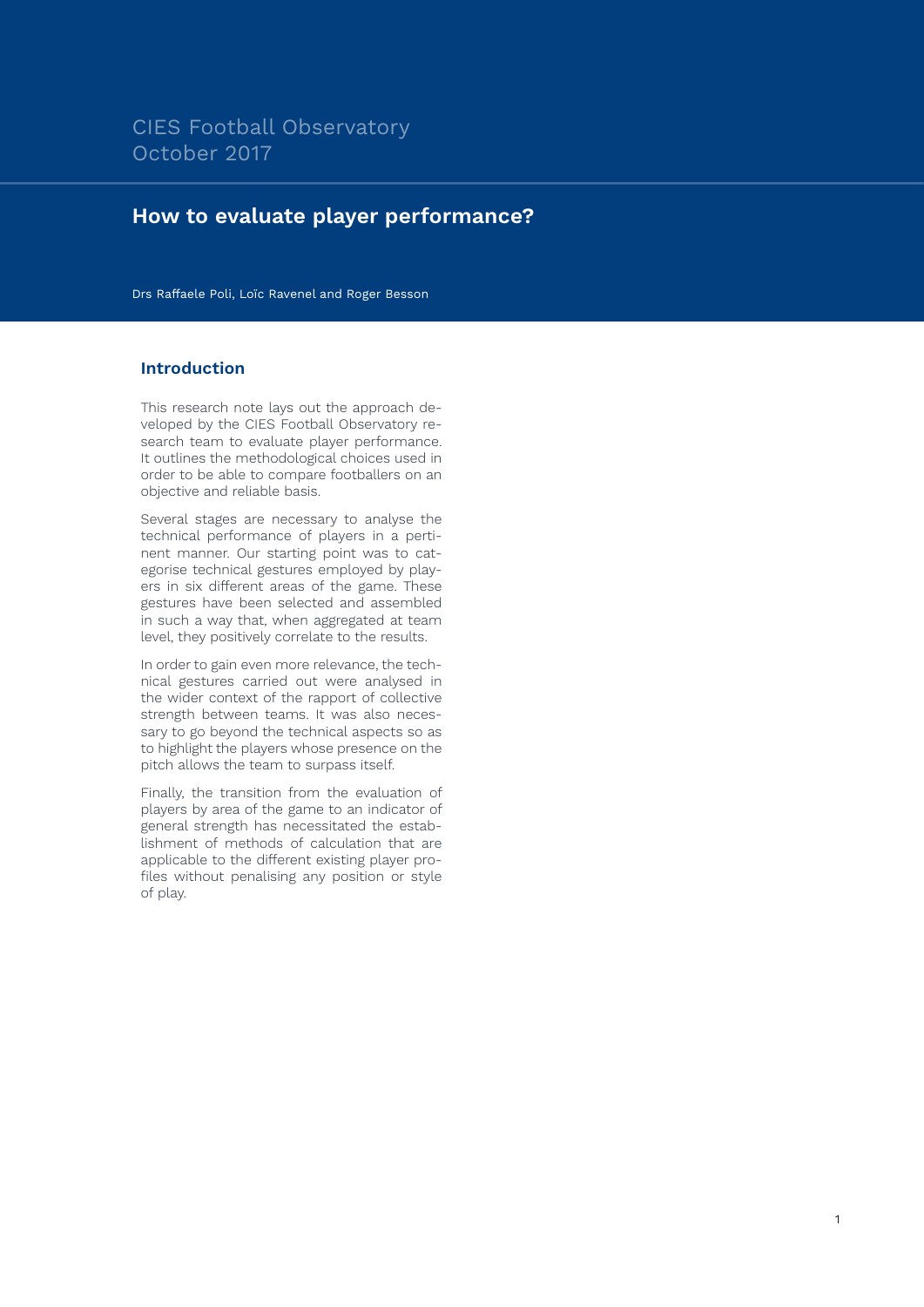

### **First step: indicators by area of play**

The first stage in our approach consists in creating the performance indicators according to the area of play. In order to do this, we have identified the technical gestures that outfield players must accomplish so that their team may win.

The composite indicators thus developed are perfectly comparable both on the spatial and temporal levels. To maximise their relevance, they combine as much as possible the volume of actions carried out (productivity) and their outcome (efficiency).

From a defensive point of view, the indicator for rigour highlights players who are able to prevent adversaries from creating chances by their strength in duels. The capacity to avoid errors is also integrated into the calculation. This area showcases players who are the best in terms of marking, which necessitates qualities such as physical force, timing and concentration.

Continuing on a defensive level, recovery measures the ability of players to minimise the opponents' chances by intercepting their passes. This domain highlights footballers who are the most able when it comes to anticipating the offensive actions of their adversaries. It involves skills such as positional awareness, tactical intelligence and stamina.

Distribution, the third domain, highlights players who are particularly skilful in keeping the ball moving. This area of competence is very important insofar as it enables teams to control the game. As for individual qualities associated with this domain, technique and vision are of key importance.

From an attacking point of view, take on measures the ability of players to challenge successfully adversaries. Without footballers able to create an effect of outnumbering, any team would have difficulty creating chances for itself. Apart from technique, necessary qualities in order to excel in this area include taking risks and explosive power.

Chance creation defines the ability to put teammates in a favourable position to shoot. This domain highlights players who are the most able when it comes to making a final pass. Besides qualities already mentioned such as technique and vision, chance creation requires additional skills like creativity and swift decision making.

Finally, the domain of shooting measures the ability of players to shoot successfully at the opponent's goal. In a sport such as football, where the number of goals is very low, having players who are able to take advantage of opportunities is a luxury that few teams can afford. Apart from the above-mentioned skills, shooting relies heavily on accuracy and self-composure.

The six indicators mentioned above are reduced by half in the context of the evaluation of performances at the level of a single match: defensive activity, distribution and attacking activity. This reduction is necessary so as to take into account a sufficiently large number of gestures to allow for a solid statistical analysis.

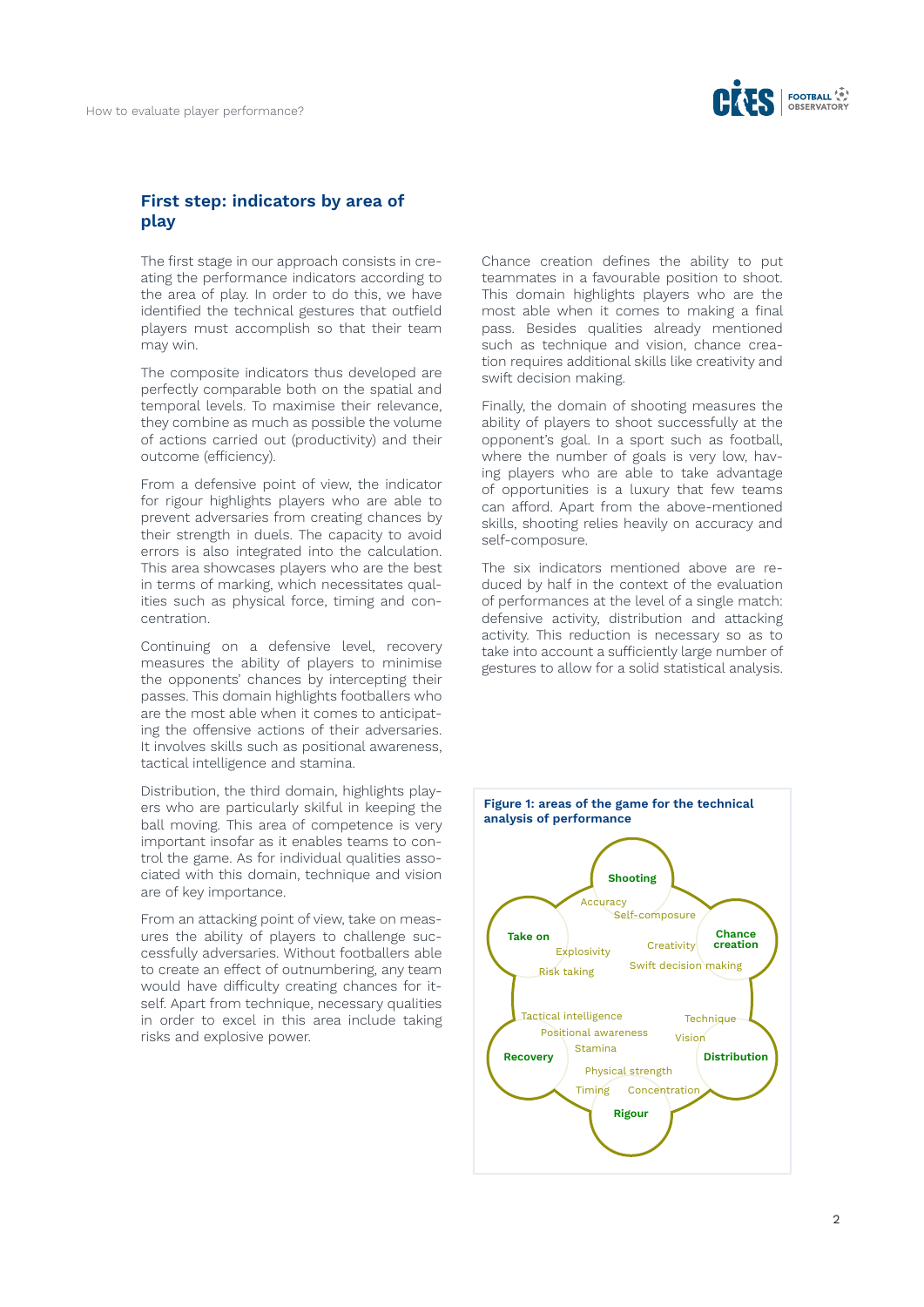

#### **Second stage: from specific indicators to a general one**

Depending on the position played and the team's style of play, footballers have the possibility to perform well in one or more areas of the game. At one extreme, certain strikers focus only on shooting. At the other, box-tobox midfielders are often involved in all areas of the game.

These differences must be taken into account to go from indicators by domain of the game to an indicator that measures the overall strength of a footballer. If this was not the case, the comparability between players would be greatly compromised. To avoid this problem, we have come up with different modalities of calculation that can be applied to all types of player profiles.

The specialist profile corresponds to players who concentrate on one area of the game, most often shooting. The twin skill profile applies especially to centre backs of dominated teams (rigour and recovery). That of the triple skill refers mainly to offensive footballers of teams who lack possession (take on, chance creation, shooting) and to centre backs of dominating teams (rigour, recovery, distribution).

The fourth profile concerns well-rounded players who take part actively in four areas of the game. This profile includes different combinations of skills associated with all the positions except for centre backs. The final profiles are those for multi-skilled players active in at least five areas. These concern primarily boxto-box midfielders and wing backs in tactical formations with three defenders such as the 3-5-2.

At match level, players are evaluated according to their ability to rise above the average level of performance measured for all of the footballers in at least one of the three areas considered: defensive activity, distribution and attacking activity. This procedure also guarantees good comparability between players with different profiles.